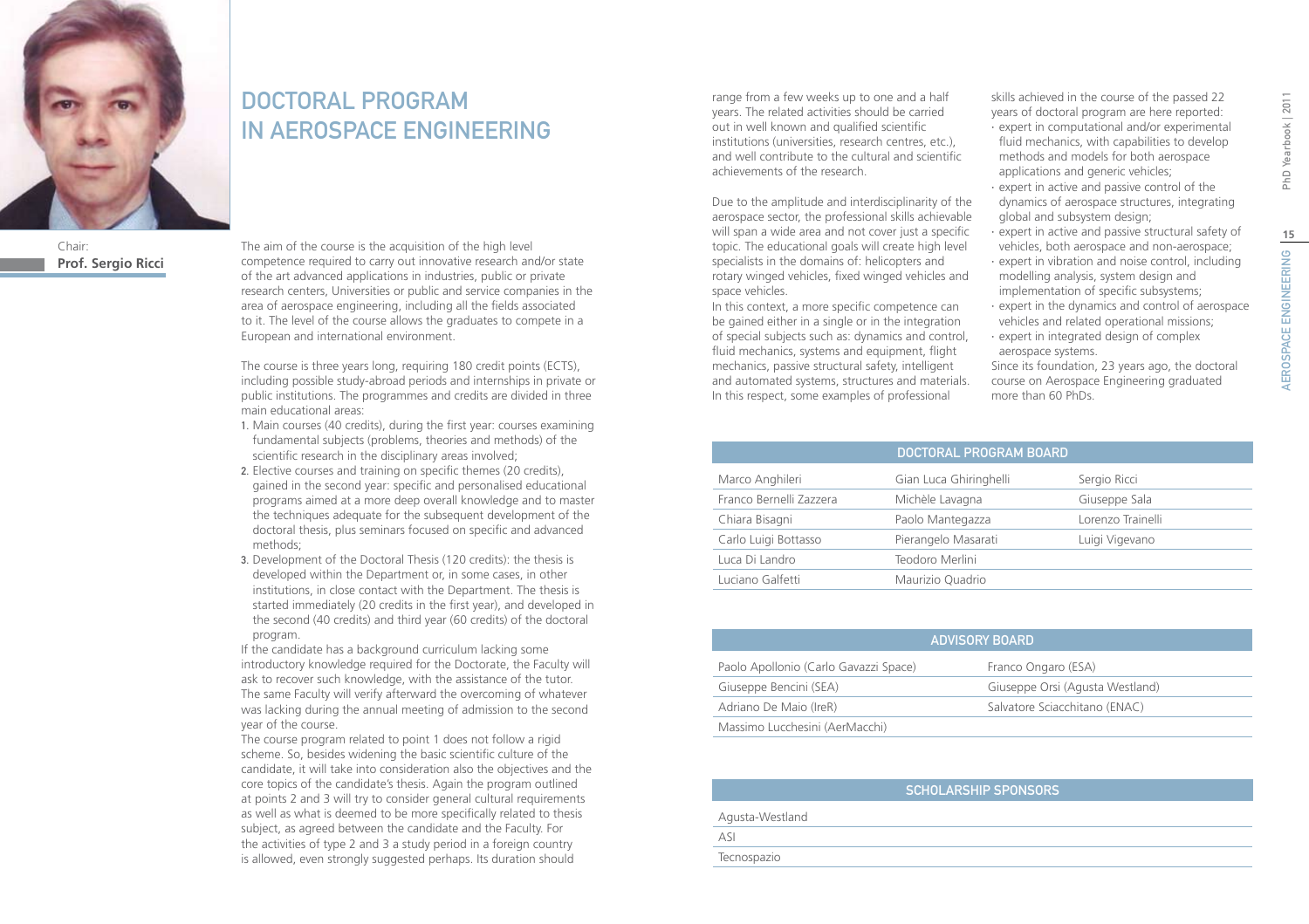# A Two Levels Approach for the Optimal Design of Morphing Wings Based On Compliant Structures

## **Alessandro De Gaspari**

The great interest in developing morphing aircraft is mainly based on their potential capability to optimize specific aircraft performance index during the mission by adapting their shape. The idea of morphing aircraft proposed in this work is based on the concept of a wing composed by a traditional wing-box equipped with morphing leading and trailing edges, better known as conformable or gapless control surfaces based on the adaptive structure concept, attached to it. This hybrid wing represents an acceptable, even for industries, smooth transition from conventional aircraft wings to more futuristic fully-morphing wings.

In many cases these new structural concepts are strictly related to the currently available technologies. Smart material based technology may be applicable to the design of adaptive structures by means of embedded and distributed actuation devices, but their scalability is uncertain when realistic scale problem are considered.

In this work is proposed an alternative approach to obtain the required shape change by efficiently distributing the elastic energy into the optimized structure by means of few actuators. This approach is based on the distributed

compliance concept instead of the distributed actuation one and leads to the compliant structures, that are both flexible and bearing bio–inspired structures. In this way, the structural design depends on the choice of the actuation device and produces a structural configuration suitable to host it. In the aeronautical field, this concept leads to Adaptive Compliant Wing (ACW) that is a single-piece flexible structure able to adapt itself and the whole airfoil for matching the desired aerodynamic shape. The design of this wing does not represent an easy task and would require the availability of ad-hoc developed procedures able to tackle the conflicting requirements such as the high deformability requested to change the airfoil shape coupled to the load carrying capability and low weight. A specific design tool that could assist the engineers in the design of the optimal internal structure has been implemented. One of the most important obstacle in the transition from a conventional control surface to morphing leading or trailing edges is due to the structural contribution of the wing skin. The skins, through the wing joints, are an obstacle to the motion to achieve the shape change and they have the important task of transferring

the aerodynamic loads into the wing structure. In this work, an approach for optimal airfoil morphing design based on a two levels optimization procedure has been proposed. In the first level the best deformed airfoil shape is determined as the most efficient aerodynamic shape which at the same time limit the requested energy to deform the airfoil skin, using the Class/Shape function Transformation (CST) technique to describe the airfoil geometry changes. The technique is based on analytically merging a class function which mathematically defines a variety of airfoil shapes with a shape function which is decomposed into scalable shape components represented by the Bernstein polynomials. It is used to implement the morphing airfoil shape optimization and it simultaneously allows to combine the estimation of the aerodynamic performances and the stress distribution along the airfoil skins. In the second optimization level the best internal structural

configuration is obtained using a topology optimization tool based on genetic algorithms that synthesizes a compliant structure able to adapt itself for matching the optimal shape coming out from the first level. Compliant mechanisms are devices which use the elastic deformation as a source for

motion. The compliance is intended as the ability to perform useful work and leads to joint-less, single-piece, noassembly structural/mechanical devices. Their hinge-less nature eliminates the backlash error and effectively reduces the production and maintenance costs, associated with the multiple piece assembly. The problem of aerodynamic loads trasferring changes the concept of compliant mechanism which must be designed considering motion and load-carrying requirements. It must simultaneously be designed as a mechanical system able to generate the desired motion and a structure subject to the aerodynamic loads and able to bear the load variations required by the new configuration.

This approach can be adopted by all topology optimization methods, in this work the load path representation is used and beam element based models allow to employ flexural links instead of flexural joints in order to offer advantages such as high fatigue life, no stress concentration and easy manufacture. In the the load path representation, the single elements are replaced by load paths which are physical connections able to transmit force between different types of points. There are three types of characteristic points, the input actuator, the structure constraints and the output points, respectively. The three types of characteristic points define as many load paths output points, load input and constraint points, and constraint points and active output points. A fourth type of characteristic points is represented by the structure internal points which are the load path intermediate connections.

The load path representation reduces the number of design variables, ensures structural connectivity by excluding infeasible solutions from the design space, it is free of gray areas problems and it is suitable to be solved by Genetic Algorithms. This feature leads to writing dedicated crossover and mutation strategies which allow to combine the topology synthesis and the size and shape optimization into the same process. Moreover the kinematic and the structural requirement and multiple load conditions can be combined by using some multiobjective optimization algorithm. When the load path

representation is applied to shape control problems, the design variables include path sequence, binary path existence variable, internal connection point locations, cross sectional load path sizes, load path output destinations and structure boundary sizes. Unlike typical Single-Input Single-Output (SISO) compliant mechanisms, the shape control problem has a Multiple Output (SIMO) nature. Thus a number of points placed along the structure boundary, greater or equal to the number of active output points placed along the structure boundary, is used to minimize the least square error between the deformed curve and the target  $\frac{1}{2}$  connecting load input and active  $\frac{1}{2}$  curve. In order to calculate the deformed curve every set of load path is transformed into

a corresponding structural model where each load path is translated into a sequence of beam element connections. An implementation of the Finite Volume Beam element is used and the design tool is coupled with a Finite Element tool which incorporates modal, buckling, static linear, non-linear analysis solvers.

During the genetic process, the crossover randomly selects a pair of parents who produce a new pair of offsprings by switching information about a designerdefined number of load paths and boundaries, preserving load path cross-sectional dimensions. The effect of the crossover strategy is to mix load paths between different individuals and the cross-sectional dimensions between different load paths. The mutation can act on the binary variable, turning on or off a designerdefined number of load paths, change their destination active output points, modify the dimensions of the boundaries and move the internal points. The design tool described above is valid for all compliant mechanisms and it is applied to the design of morphing airfoil structures able to match the desired morphing shape which comes out from the first level optimization and represents the target curve. Once the optimal morphing airfoil is obtained, the finite element models are automatically generated for both the single airfoil and for a complete wing section as well.

**17**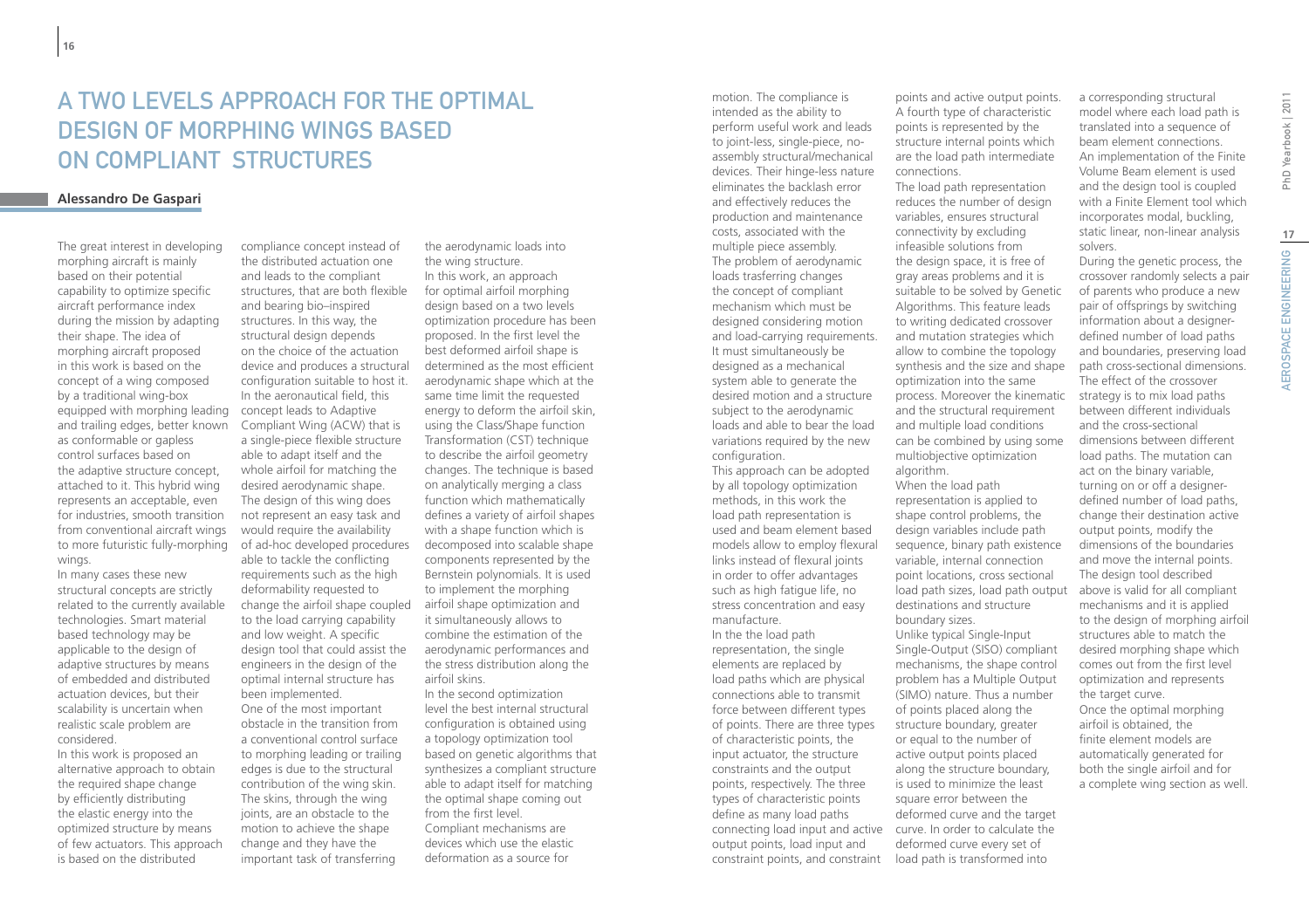# HYBRID AGENT ARCHITECTURE FOR SURFACE EXPLORATION ROVERS

### **Pietro Francesconi**

**18**

The space community is paying increasing attention to the space vehicles autonomy enhancement as an obliged path to gain better performance, higher quality product return and even mission feasibility. Autonomy, strictly related to the system operative phase, can be focused on getting rid of limited decisional mechanisms the vehicle operations have to deal with; for instance, the autonomy goal can be either focused on the robust behavior to face an uncertain environment, that means to make systems be reactive by timely reasoning, or on the goal-oriented environment, the reactions; behavior to accomplish high-level, complex-tasks by deliberative decision making processes over longer time span.

State of the art architectures generally present a multi-layers framework, typically three layers, to cope with different reasoning mechanisms and to give an higher autonomy level to the system. To focus on either one or the other reasoning mechanism gave rise to a lot of different solutions and agent architectures based either on the reactive approach, with a very limited preloaded knowledge on the system, or on the goal-based approach, which asks for large preloaded system knowledge the agent reasons on, to make decisions about its future. The drawbacks each approach comes with tried being overcome by designing an

agent with both deliberative and reactive capabilities, harmonized through an interface module, usually identified with the nucleus execution task, in charge of in charge of commands execution. activating commands to act on Related literature proposes different solutions depending on part of the whole decision making mechanism the agent has to be provided with: Gat proposed the three layers architecture, in which the highest level world representation, fundamental to support the deliberative process, is connected to the lowest level which manages, by perceiving the data related to the operative the Remote Agent, flown on the 1999 NASA Deep Space 1 mission, is a successful attempt to obtain robust deliberative performance for an autonomous decision-maker, through a modelbased approach. A complete behavior-based approach is preferred in the CAMPOUT architecture, to provide the agent both deliberative and reactive capabilities; CAMPOUT is further of interest because of the added challenge to deal with a multi-agent scenario. A collaboration among JPL, ARC and CMU led to the CLARATy two-level architecture that proposes an object oriented software to better fit a building blocks philosophy, well mapped in the system hardware too. As soon as the decision-making and the system low level control

want to be harmonized to increase the system intelligence attention must focus on the the state vector consistent with both goals, coming from long term decisions and information on the actual current system status, coming from the sensors. Related literature offers some solutions to develop the executer module from both the theoretic and software point of view. The MDS (Mission Data System) is the JPL extension of the RAX, based on states history and temporal constraints matching; a reactive fuzzy control is the tool to obtain an executer module that merges the high level goal-oriented decisions together with local perceptual inputs to output the control commands. Unfortunately, related literature does not provide a module for the mission goal generation, necessary to improve the performance of a space system that operates far from Earth.

The thesis offers a possible architecture to merge the three fundamental behaviors an agent should have to correctly simulate the human decision-making and uncertainties facing. A dynamic module of high-level goal generation and activation to deliver new mission objectives to the causal and temporal reasoner. A top-down reasoning to generate a feasible activities



**1. Proposed architecture: Goal Manager, Planner/Scheduler, Navigator, Executer and Knowledge base**



**2. Interactions between agent and simulated system**

objectives into a feasible sequence great adaptivity to different schedule from goals together with a bottom-up strategy to assure robustness to unavoidable uncertainties are applied to make the agent be reactive, on the very short term, and deliberative, on the long-term scenario. Attention is focused on the goal manager, planner/scheduler, and executer modules: the first devoted to generate new motivated goals, the second translates mission

of activities allocated in time, and the last one dedicated to map the solution space formalized in time into the states hyperspace, the basis of the behavior-based systems formalism. Moreover, connected to the planning system a navigator is provided to assure the spatial consistency of the chosen goal. The proposed architecture is characterized by high modularity, that assures

applications, and flexibility due to the techniques adopted for the causal (Graphplan-like planner) and temporal reasoning (Simple Temporal Networks); the agent enables plan repairing to face domain's unpredicted changes. The code, tested on multiple operating systems has been written in C/C++ language, because of the many programming tools available, the good data structure support, and the high efficiency.

Preliminary results for both nominal and anomalous run on a Martian robotic mission scenario, focused on ESA's ExoMars rover. The proposed architecture and a dedicated simulator are applied to a rover that must explore the surface and complete several experimental cycles, in compliance with the ExoMars requirements. The robot is a four-wheel rover: wheels can be controlled in terms of steering and rotational velocity; a simplified communication and thermal model has been also considered. The environment has been modeled according to the available data of previous NASA missions. Simulations, even if based on simplified problems to capture the agent challenges without marginal details, showed promising results and proved the soundness of the proposed architecture.

**19**

AEROSPACE ENGINEERING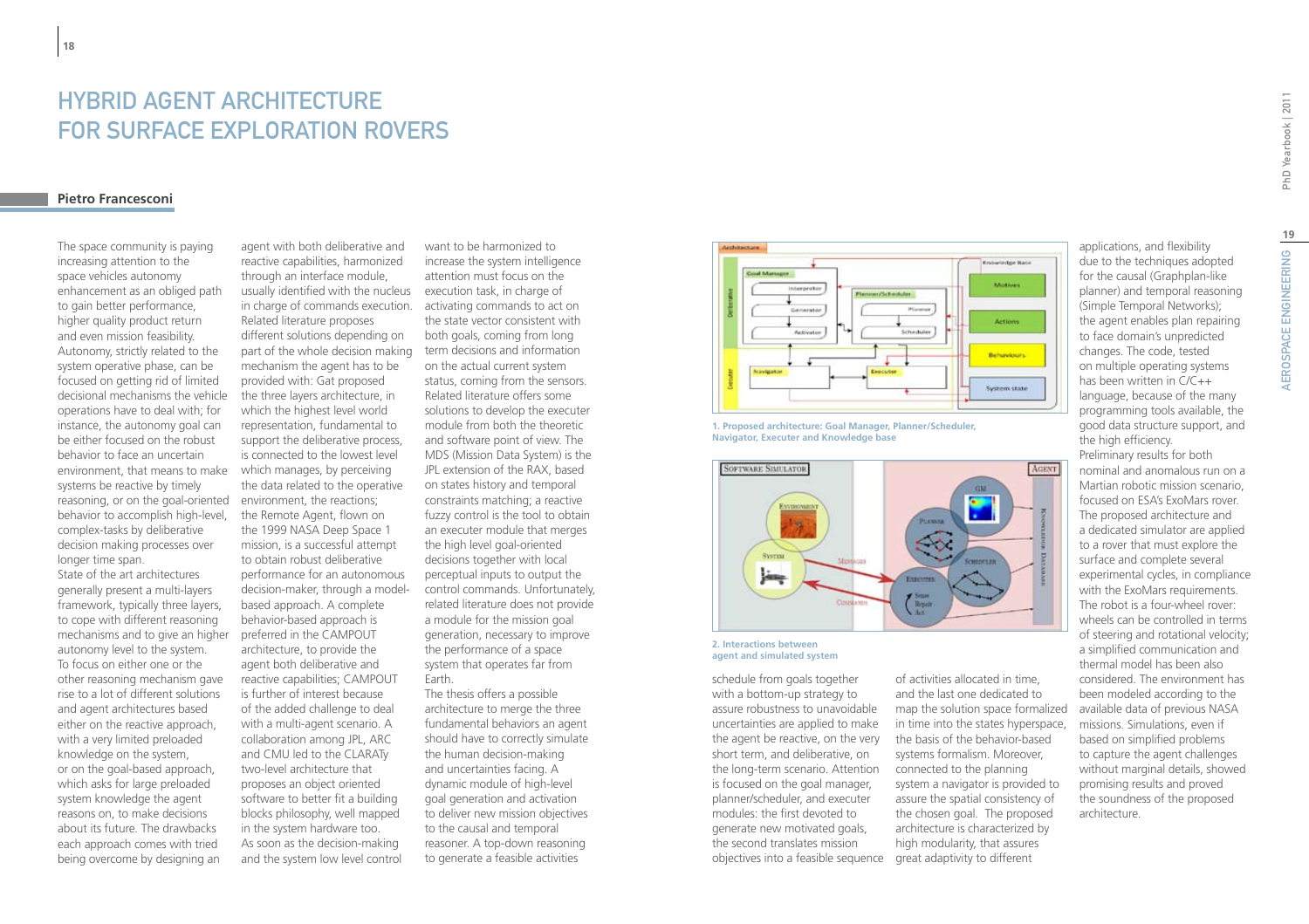# Numerical Simulation of The Turbulent, Reactive Flow Field in Hybrid Rocket Motors

### **Gabriela Gariani**

The aim of the thesis is to present the code HybridFOAM for the numerical simulation of combustion processes in hybrid rockets, developed at the Space Propulsion Laboratory of Politecnico di Milano (SPLab). Hybrid rockets born in the 1930s but only in the last years a renewed international interest is arisen for this kind of rocket, especially after the launch of SpacheShipOne. The main advantages of a hybrid rocket propulsion system are: safety during fabrication, storage, or operation without any possibility of explosion or detonation; start-stop-restart capabilities; relatively low system cost. The total operational cost for hybrid system benefits greatly from the safety features and inert propellant; manufacture of the fuel can be done in a commercial facility that does not require the large acreage and many buildings as for solid propellant manufacture. As a consequence the fuel plant can be located near the launch site. The disadvantages of hybrid rocket propulsion systems are the low regression rate and the small resulting fuel web which means that most combustion chambers over a foot diameter require multiple ports to provide adequate burning surface to meet the required thrust. The focus of the work is the analysis and modeling of

combustion processes in hybrid rocket motors. Hybrid rocket combustion involves different processes. After the ignition, a chemically reacting boundary layer develops over the solid fuel grain due to the injection of oxidizer at the head end of the motor. The turbulent boundary layer is characterized by velocity, temperature, and species gradients normal to the surface; mass, momentum, and energy transport are controlled by the turbulent flow processes. A diffusion flame region forms in the boundary layer and the flame resides at a location approximately at 10-20 % of the boundary layer thickness above the surface. Heat from the flame is convected and radiated to the fuel surface; this energy flux causes the solid fuel pyrolysis. The pyrolyzed fuel vapor is then transported to the flame zone by convection and diffusion, where it mixes with the gaseous oxidizer, which has been transported through the boundary layer from the core flow region via turbulent diffusion. The two components react in the diffusion flame, a process that provides heat to sustain further fuel pyrolysis. The fuel mass flux due to pyrolysis, however, blocks some of the heat transfer to the surface, which causes a decrease in the regression rate and corresponding strength of

the wall blowing effect and, in turn, a weakening of the blocking action, which in turns means that more heat can reach the surface and so on. Classical analyses of hybrid combustion have relied on boundary layer assumptions to determine the heat flux to the fuel surface and, hence, the regression rate. However, such simplified analyses cannot account for many of the complex physical interactions, and more comprehensive computational fluid dynamic models are necessary for design quality prediction capability. The first part of the thesis is dedicated to the study of the different physical phenomena involved in the combustion processes and an overview of the state of art is presented. In the second part, the code developed in the frame of the thesis, called HybridFOAM, is presented. The code deals with the coupled solution of the Navier-Stokes equations with RANS approach along with combustion, turbulence, solid fuel pyrolysis and radiation. The simulation is carried out with the solver developed using the opensource OpenFOAM platform, following a finite volume approach. A computational model accounting for both solid and gas regions is implemented. The two domains are linked

through an interface on which the heat flux imbalance is calculated, allowing the interface temperature updating through an iterative cycle. The computation of the regression rate is performed by the Arrhenius law and the fuel vapor inlet velocity is computed by the continuity equation. Attention is focused in this work on HTPB/GOx formulation and in particular a six reaction model is inserted for the combustion of HTPB in oxygen. Parametric studies are carried out in order to analyze the influence of oxidizer inlet velocity and chamber pressure. The code is validated with literature results with particular attention to the regression rate, the flame and surface temperature, the blowing parameter, the pressure influence and the radiative heat flux. High speed visualizations are carried out in order to height on the SPLab device. The numerical domain replicates the real experimental setup and is split into three areas including the pre-chamber, the slab zone and the post-chamber. The average experimental flame height is comparable with the numerical one. The average regression rates show a confidence with Chiaverini correlation. Finally, HybridFOAM has been extended in order to simulate the physical regression of the solid fuel grain by moving mesh. Moreover, a multiphase flow model is inserted in the code in order to take into account the presence of Aluminum agglomerates during the expansion and a combustion model for aluminized particles

has been developed starting

compute the experimental flame and propellant density. Aluminum from the Beckstead law. Relatively low mass and linear regression rates of solid fuels have been among the major disadvantages of hybrid rocket engine technology due to the low density, inertness of conventional solid fuels, and diffusion controlled combustion processes. One of the method used to obtain performance enhancement in hybrid propulsion systems is to add energetic particles into the solid fuel grain. In the mid 1950s, interest in metal combustion was first stimulated in solid propellants when it was found that the addition of Aluminum particles substantially increased propellant performance. Combustion of metals is of great interest due to its inherent advantages such as damping of pressure oscillations by condensed phase products and increase in specific impulse seems to be the best choice based on its thermal properties, ease of processing, and relatively low cost. However, the existence of alumina as an inert oxide layer on the external surface of the particle is undesirable and hard to avoid. The amount of active Aluminum in the particle depends on the manufacturing process and storage conditions. Fortunately, the oxide layer is brittle and can form many cracks when the Al particle expands during heating, allowing pure Aluminum to react with oxidizer. The presence of Aluminum in the solid fuel increases the regression rate; it is attributed to the increase in radiative heat transfer to the surface as well as increase in flame temperature but it depends on the residence time of aluminium particles in

the combustion chamber. In HybridFOAM code the presence of Aluminum particles doesn't influence the regression rate. This is due to the fact that the particles have very short residence times (about 10 milliseconds) and so the diameter variation is really small leading to a neglectable increase in enthalpy. The current interest in liquefying

fuels opens the horizon to a code development for the treatment of the phenomenon of the liquid layer destabilization on the fuel surface and its consequent atomization (entrainment phenomenon) that leads to an increase in regression rate. Based on the results obtained is reasonable to assume, in the short to medium term, to be able to have a useful tool for calculating the assessment of motor full-scale starting from experimental work, mainly developed at laboratory scale, solving the problem of scale factor, which is of relevant importance in hybrid rocket motors design.

**21**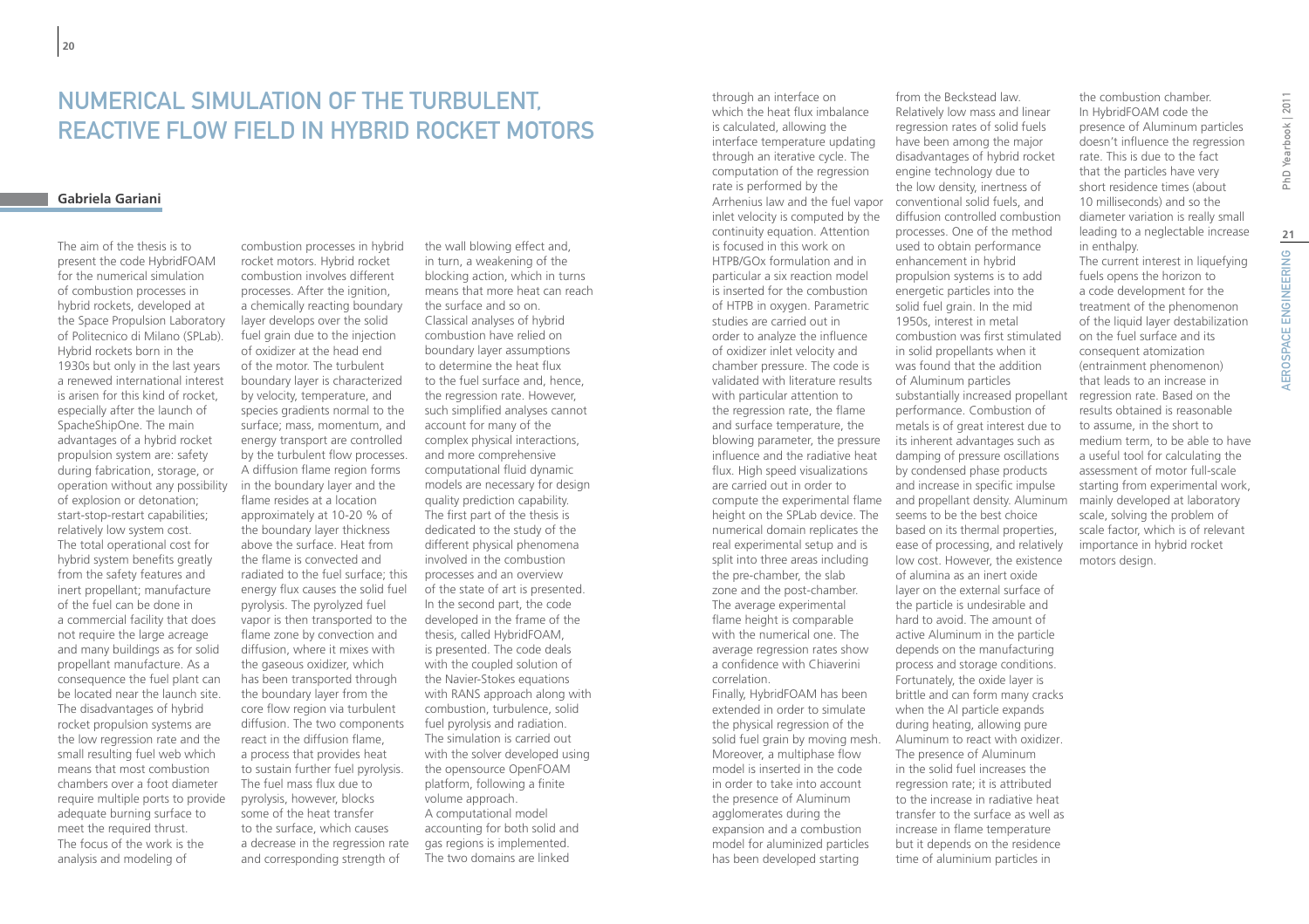# High precision shape control of massively actuated, magnetically levitated, secondary adaptive mirrors for extremely large telescopes

### **Mauro Manetti**

This thesis is focused on the study of deformable mirrors required by adaptive optics systems implemented on telescopes for astronomical observations. Adaptive optics is a technique to compensate through the mirror deformation for wavefront image aberrations introduced because of the atmospheric turbulence. The work takes into account secondary adaptive mirrors, well suited to the need of the future extremely large telescopes. It is assumed that the system exploits a shape control technology solution, using electro-magnetic voice-coil motors, co-located to capacitive position sensors.

The design of massively actuated deformable mirrors requires the development of medium to high fidelity multidisciplinary simulation models, encompassing: deformable structures, fluid dynamics of the air interposed between the mirror and the reference body, sensor and actuators dynamics, signals modeling. A detailed description of all the multiphysics modeling aspects is provided in the first part of the work. Such models must serve the diverse needs for the analysis, design and verification of control solution and to simulate all the system operational phases, including system failures and

identification of the stiffness, damping and inertia feedforward strategies to make it feasible matrices.

based on a magnetically levitated requires an accurate knowledge A key point relates the development of a control scheme, which can provide precise active shape control of a deformable shell, using a very large number of control points. The here proposed controller combines a low frequency centralized feedforward and a high frequency fully decentralized feedback. To grant a precisely controlled shape the feedforward part of the system stiffness. For this purpose a viable experimental identification procedure for high dimension matrices, based on the system steady state response, modeling choices, efficient is described and verified through simulations. Affine procedures based on system dynamic responses are introduced to allow the identification of the system mass and damping, which can be useful to improve the dynamic feedforward contribution efficacy.

> The work takes care to describe a viable development of a dedicated simulation code. The need to perform simulations of a multiphysics system, with control points in the order of several thousands, forces an accurate implementation, together with the need to

develop ad hoc simulation the numerical evaluation of some important operational phases. For example the simulation of the real static feedforward matrix identification procedure would end in involving an unacceptable computational time, and the choice of different fluidelastic interfaces deeply affects the required computational resources, possibly limiting the use of the simulator on actual `standard' desktop machines. The aim of the present thesis is to provide a trade-off between simulation accuracy and computational time and resources required. The final goal is achieved through an effective mix between appropriate system numerical implementation and clever simulation strategies.

A code validation is provided through experimental correlations entailing an adaptive shell prototype with 45 actuation points, dubbed P45. The aim is to prove the substantial correctness of the multiphysics model and the simulator reliability. Figures 1 shows the good numerical-experimental matching achievable for both the system response (left) and the control force (right). Finally the simulation code is exploited to verify the deformable mirror capability to



**1. P45 experimental vs numerical step response (left) and control force (right).**

requirements of the future extremely large telescopes, such as the Giant Magellan Telescope (GMT) and the European Extremely Large Telescope (E-ELT). At the same time the performance improvements

satisfy the adaptive optics system (left) required for Giant Magellan Telescope. The proposed control scheme effectiveness can be appreciated in figure 2 (right), where the improvement of the tracking capability with respect to the existing controller is remarked.



**2. GMT shell deformation (left), proposed control scheme effectiveness with respect to the existing one (right).**

achievable with the introduction of the proposed control scheme are evaluated. Figure 2 shows a typical 3D shape command

The present work, on the base of a code which guarantees a very good numericalexperimental correlation,

demonstrates the proposed control scheme capability to improve the existing adaptive mirrors performances and robustness. The effectiveness of the control system applied to a contact-less technology proved its scalability to system characterized by several thousands of control points. The system ability to operate with a large number of control units out of order without endangering the system stability and with minor optical performances degradation has been verified as well.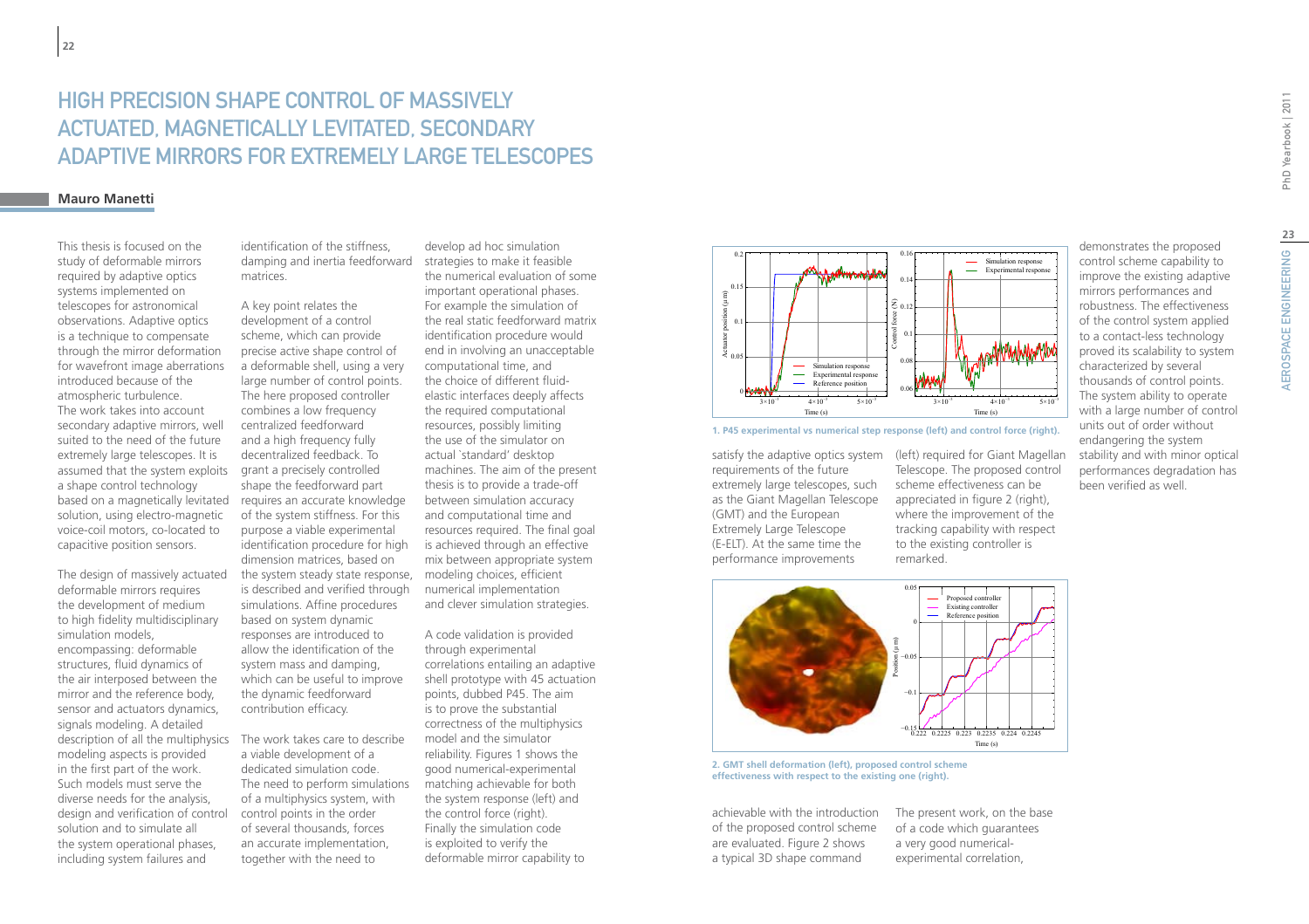# Experimental Investigation of Combustion Processes in Advanced Solid Fuels for Hybrid Rocket Propulsion

## **Laura Merotto**

### **Introduction**

When compared to traditional propulsion systems, such as solid and liquid propulsion, hybrid propulsion shows some important advantages in terms of high performance, safety, possibility of re-ignition and thrust modulation, low costs and low environmental impact. Recent developments allow expecting hybrid propulsion to be a promising propulsive solution for the next decades, not only in space applications, such as space tourism, but also in aeronautics; for instance, combined propulsion systems for hypersonic atmospheric transport are currently being investigated.

The development of hybrid propulsion has so far been limited by the low solid fuel regression rates. Therefore, international researches currently focus mainly on the investigation of solutions for upgrading the propulsive performance in order to increase the competitiveness of hybrid technology with respect to other propulsive systems.

The present work aims to give a contribution to the hybrid propulsion maturity, as advanced thermochemical propulsion technology for aeronautical and space applications in a middle-term future. Thus, the essential objectives of this work are understanding the physics of

hybrid propulsion combustion processes, which are indubitably the heart of hybrid propulsion technology development; exploring innovative fuels to improve current space propulsion applications, and obtaining a regression rate enhancement using different fuel ingredients.

#### **Experimental set up**

The experimental test rig set up for this work is based on a 2D slab combustion chamber. Some interchangeable sample holders, designed for this research and shown in Figure 1, allow performing firing tests both in single slab or in double slab configuration.

Firing tests were performed at ambient pressure, in pure oxygen, with oxygen mass fluxes ranging from 5 to 350 kg/m2 s. For each firing test, the average solid fuel regression rate ( $r_f$ ) is measured. Three groups of fuel formulations were investigated: HTPB-based formulations, used as a baseline for relative comparison; mixed HTPBand paraffin-based fuels, manufactured in order to obtain a good compromise between performance and mechanical properties; and paraffin-based fuels, gel wax (GW) or solid wax (SW), manufactured with a polyurethane foam strengthening

structure. The formulations tested include fuels filled with metal (nano-sized Aluminum) and metal hydride (Magnesium hydride, MgH<sub>2</sub>).

### **Results discussion**

Using single slab configuration, no performance increase is obtained with respect to pure HTPB. This can be explained taking into account the effect of the upper cold wall, leading to a lower temperature distribution in the chamber, which in turns inhibits metal particles oxidation and consequently the binder combustion. Using double slab configuration, a slight performance increase is obtained with respect to pure HTPB, due to the enhanced heat feedback to the fuel surface. The best results are obtained with the finest metal powder (Alex50, shortest combustion time) and with metal hydride (MgH<sub>2</sub>, higher reactivity). The results suggest that double slab configuration is effective in enhancing  $\mathsf{r}_{\mathsf{f}}$  for all the tested formulations.

Figure 2 shows a comparison among the average r<sub>f</sub> values obtained for the tested fuel formulations. The reference oxygen mass flux value chosen is 120 kg/m2 s. The obtained results, using paraffin-based fuels doped with nanoAl and MgH<sub>2</sub>, show a r<sub>f</sub>



#### **1. Scheme of the interchangeable sample holders designed for this work.**

increase with respect to the pure suggesting that entrainment HTPB baseline formulation up to +270% at the reference oxygen mass flux.

Both GW- and SW-based fuels give higher regression rate than HTPB- or mixed-based fuels. SW-based fuels (which show the suggesting that hydride reactivity



**2. Regression rate comparison for the different fuel formulations tested. Oxygen mass flux: 120 kg/m2s.**

highest entrainment tendency due to their low viscosity and surface tension) give higher r f than GW-based fuels, thus

is more effective than particle size in enhancing  $r_{\rm f}$  under high entrainment conditions.

effect is the main variable for the regression rate enhancement.  $MgH<sub>2</sub>$  addition give the best results in SW-based fuels, while Alex addition give the best results in GW-based fuels, thus

**Concluding remarks**

Further investigation is needed in order to establish the contribution to overall regression rate performance of different scale, different fuel formulation and different sample geometry. The problem of the scale factor prevents from expressing the results obtained in absolute terms, because they depend on several variables. Nevertheless, a relative comparison shows regression rate enhancements up to +500% at the highest oxygen mass fluxes tested (about 350 kg/m<sup>2</sup>s). The best results were obtained with SW-based fuels filled with  $\mathsf{MgH}_2$ . Using GW-based fuels, regression rate enhancements up to +95% (for GW filled with  $MgH_2$ ) and up to +200% (for GW filled with nano-Al) with respect to pure HTPB are obtained at the highest oxidizer mass flux tested. The results reported in this work allow a direct comparison among different fuel formulations, clearly indicating the best average regression rate is obtained with fuel formulations having high entrainment tendency. Moreover, the main problem limiting the use of paraffins as solid fuels, i.e. their poor mechanical properties, was overcome using a strengthening structure.

**25**

AEROSPACE ENGINEERING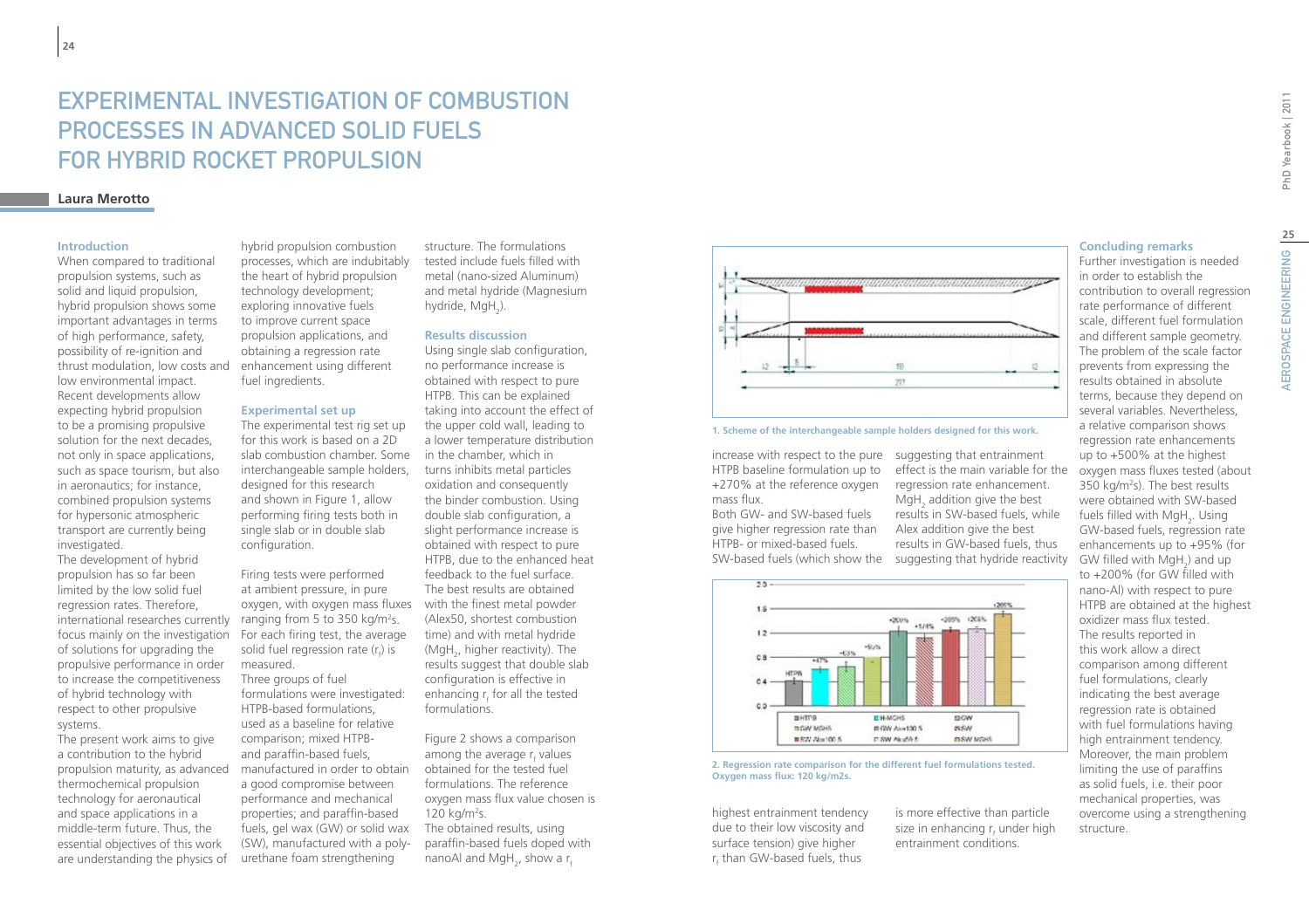# Methods and tools for the conceptual analysis of adaptive aircraft **CONFIGURATIONS**

### **Luca Riccobene**

The present work deals with morphing at conceptual design level. Nowadays, material and actuator technologies are mature enough to enable large scale shape variation but finding a trade-off between weight penalties, mechanisms complication, actuation power and performances is still crucial. The problem intertwines different disciplines, like structures, control theory, aerodynamics and materials; like in aeroelasticity domain, treating separately each aspect ends with many design changes at later stages.

A multi-disciplinary approach is thus needed to cope with adaptive structures, and to span the design space in acceptable time it's necessary to take a step back from detailed solution: an high level approach is preferable, since it avoids time-consuming simulations but at the same time provides reliable trade-off studies. The conceptual design phase becomes attractive and the possibility to have an integrated environment, where the different different and often opposite disciplines interact sharing information in an easy way, must be sought. The aim of the European funded SimSAC project was to build such an environment and, during this project, the Aerospace Department of Politecnico di Milano developed a structural module, called NeoCASS, which

allows fast aero-structural analysis as well as MDO optimization. The author worked on NeoCASS, in particular on the order model, to grasp aero-W&B module and developing an ad hoc equivalent plate model in view to study adaptive configuration. The procedure - called SMARTCAD+ - herein presented is a collection of tools which aims to help the designer in introducing morphing at conceptual level: specifically, the active camber concept is the benchmark for the procedure. Looking at state--of--the--art morphing applications, the "root" of morphing lies in nature, but its principles should since biological materials can't cope with forces scaling with cube or square law. Smart materials and smart structures are thus investigated and can be tailored to improve adaptability, although sometimes is sufficient a smart design. Morphing is basically missiondriven: efficient meeting of requirements that calls for an adaptive solution. To fully understand benefits and

drawbacks, is mandatory a "high design change. level" multi-disciplinary study starting from preliminary or even conceptual design phase. To study unconventional or adaptive configuration it's necessary to overcome semi-

analytical or empirical structural weight estimate: the structure should exists, if only a reduced structural interactions. At this first requirement. a realistic airframe weight estimate, two more adds: bringing aeroelastic analysis at conceptual design stage and, further on, introducing adaptivity.

be declined in a different manner an unconventional configuration, The NeoCASS module has two of the mentioned requirements. The first gross weight estimate of W&B is refined in GUESS and subsequently in SMARTCAD, if resorting to multi-disciplinary optimization. As a test-case of weight prediction capability on the TCR (Transonic Cruiser) was chosen, and results were in good agreement with SAAB estimate; using SMARTCAD solver, some practical consideration based on maneuver loads were made, critically assessing the configuration airframe, see Fig.1. Relying on a parametrical description of aircraft layout, NeoCASS outputs automatically structural and aerodynamic meshes, which can be quickly and easily updated occurring a On this purpose two structural

models are available: a beam model, adapted to MATLAB environment from previous work, and an equivalent plate model. The study of low aspect ratio



**1. TCR hybrid model deformed shape at cruise (Ma=0.65, z=0)**



**2. Aileron effectiveness: comparison between classical and morphing solutions; (a) classical control surface, (b) morphing trailing edge, (c) morphing leading an trailing edge with a gear ratio of 1**

wing and/or single components like winglets is well-suited for equivalent plate models, because they imply a two-dimensional domain; moreover in morphing studies many solutions impose deformable sections, thus violating classical beam assumption of rigid rotation about the elastic axis. The model design, can be achieved; developed, while having a simpler displacement formulation element model of an aluminium if compared to literature, has interesting features, like mean

axis formulation and hybrid modeling capability (the two models are combined through Guyan reduction): the aircraft is not reduced to its wing. Its major drawback is related to matrix ill-conditioning, however it was demonstrated that acceptable results, at least for conceptual a validation with detailed finite fighter wing was conducted, showing good agreement

even though using a coarse SMARTCAD+ is an extension of SMARTCAD which introduces adaptivity at conceptual design level; it's a procedure based on three main tools: SMARTCAD itself, which gives the structural and aerodynamic meshes, a compact airfoil geometry description (CST) and a linear approximation technique, which determines parametrically the deformed shape starting from Having aileron efficiency as aircraft global index, two different active camber concepts were compared to classical aileron: conformal trailing edge and leading/trailing edge combined deflection. Being the aircraft rigid, the former is about 65% more efficient in roll compared to classical, but introducing aeroelastic effects

approximation.

the base shape.

edge (see Fig. 2).

it decreases efficiency; the latter achieves better results for all Mach numbers, because leading edge counteracts the twisting moment induced by pressure distribution shift toward trailing

**27**

AEROSPACE ENGINEERING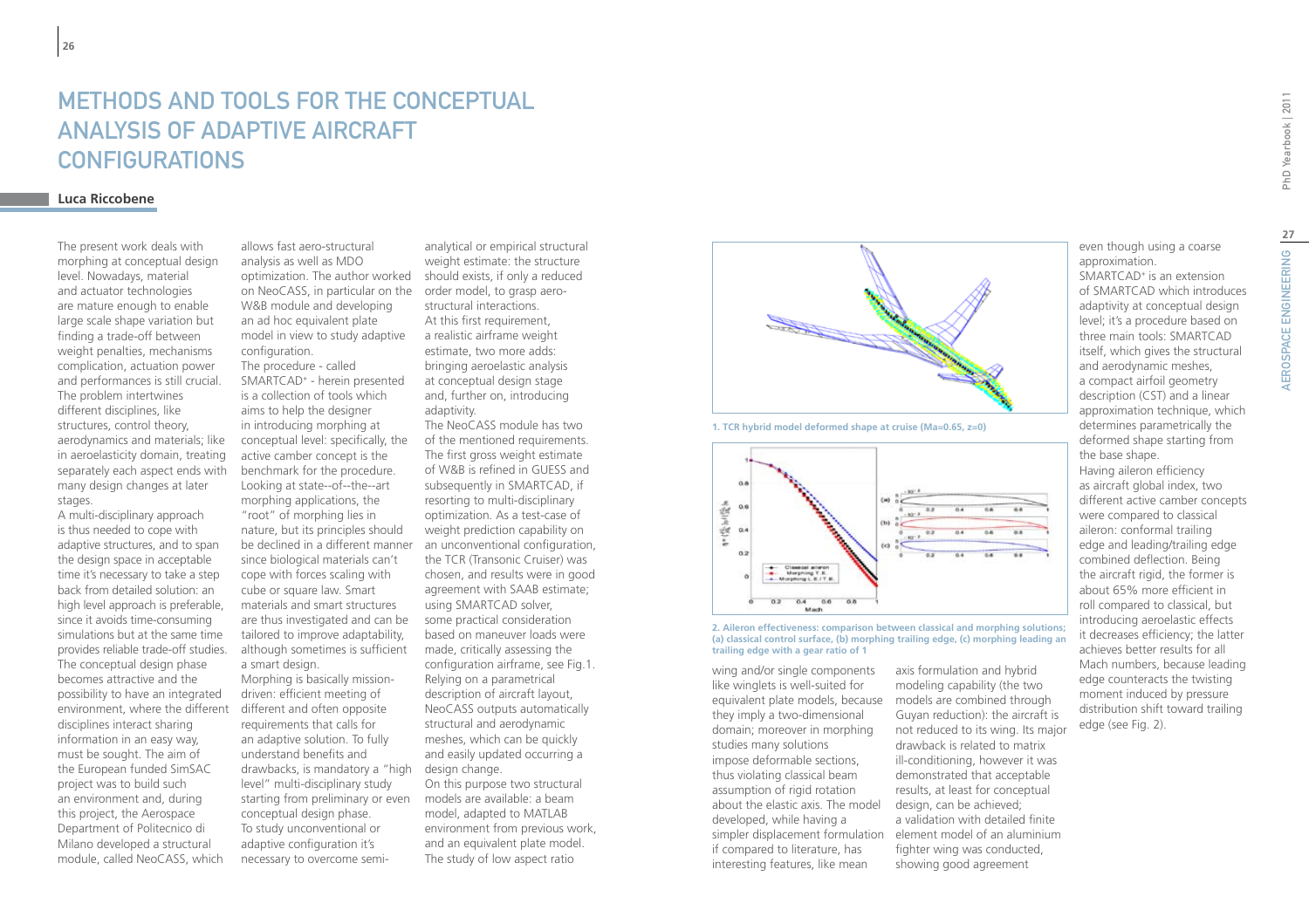# OPTIMAL DESIGN OF HELICOPTER MANUEVERS INCLUDING HUMAN FACTORS

### **Francesco Scorcelletti**

In this work advanced trajectory optimization techniques are applied to first-principle models in rotorcraft flight mechanics. The capability to simulate aggressive maneuvers at the boundary of flight envelope is a powerful tool not only for the estimation of the maximum performance achieved by a given aircraft configuration, but also for preliminary design, trajectory planning, analysis of innovative configuration, envelope expansion studies, definition of new piloting procedures, etc. To answer these needs, trajectory optimization codes implement appropriate numerical strategies, which interacting with thirdparty flight simulators, allow to compute the controls which fly the vehicle model in an optimal and constraint-satisfycing way. Trajectory optimization procedures lie in a upper level respect to physical modeling and the two worlds, procedures

**1. Slalom MTE. Snapshots**

and modeling, are conceptually separated and communicate each other only through specific interfaces.

The mathematical definition of a maneuver is formulated in the context of the optimal control theory and direct methods, such as the direct transcription and multiple shooting, are used for its solution. A general purpose code for trajectory optimization implementing multistrategies solution techniques is developed and tested, being conceptually designed to be coupled with whatever third-party blackbox flight simulator tool, since very simple assumptions are required for the communicating interfaces.

The flight dynamics code is here represented by the commercial tool specifically tailored for rotorcraft simulation, offering the ability to create hierarchical

models of varying fidelity levels for each aircraft component. A compilation of a library of complex maneuvers related to the simulation of the ADS-33 Mission Task Elements (MTEs), for the handling qualities analysis of a given helicopter configuration, rather than to the analysis of Emergency Procedures, namely fly-away recoveries after partial loss of power available and safe landings in fully power-off conditions, is developed.

software FLIGHTLAB, a multibody centerline of the test course and An example of MTE analysis, namely the Slalom maneuver, is depicted in Figure 1 in terms of snapshots of the vehicle motion during the trajectory. In this case the helicopter should initiate the maneuver in steady forward flight, lined up with the is required to perform a series of smooth turns at 500-ft intervals. These turns must be at least 50 ft from the centerline, with a maximum lateral error of 50 ft. The exit condition is steady forward flight. A minimum time maneuver has been evaluated with the trajectory optimization code in order to estimate the maximum performance achievable.

> An interesting Emergency Procedure analysis is represented by the Engine-Off Landing maneuver starting from a steady



**2. Engine-Off Landing. Pitch Angle**



**3. Engine-Off Landing. Rotor Angular Speed**

autorotation flight in proximity of ground.

The emergency landings in fully power-off conditions are very critical maneuvers and statistically 50 % of cases result in fatal accidents. The Engine-Off Landing approach is here evaluated with the goal of minimizing the touch-down kinetic energy of the vehicle, while considering specific constraints to guarantee the safety of the overall procedure.

Figure 2 shows the time history of vehicle pitch angle, which is characterized by a maximum representing the so-called 'flare'; this high angle is used to increase the inflow through the rotor, thus the rotor kinetic energy, as shown in Figure 3. The rotational energy of the rotor is used, at the very end of the maneuver, to reduce the vertical speed through a collective step, in order to guarantee a safe touchdown.

PhD Yearbook | 2011

the aforementioned library are obtained considering just the aero-mechanics components, without introducing the human pilot limitations, thus probably overestimating the maximum achievable performance. In this thesis, probably for the first time in literature, novel formulations for introducing human factors into the trajectory optimization framework are presented. Initially just the effect of the neuromuscular actuation delay is investigated, while a formulation to include state-of-the-art path controller pilots is presented through the introduction of additional constraints in the maneuver optimal control problem.

The maneuvers contained in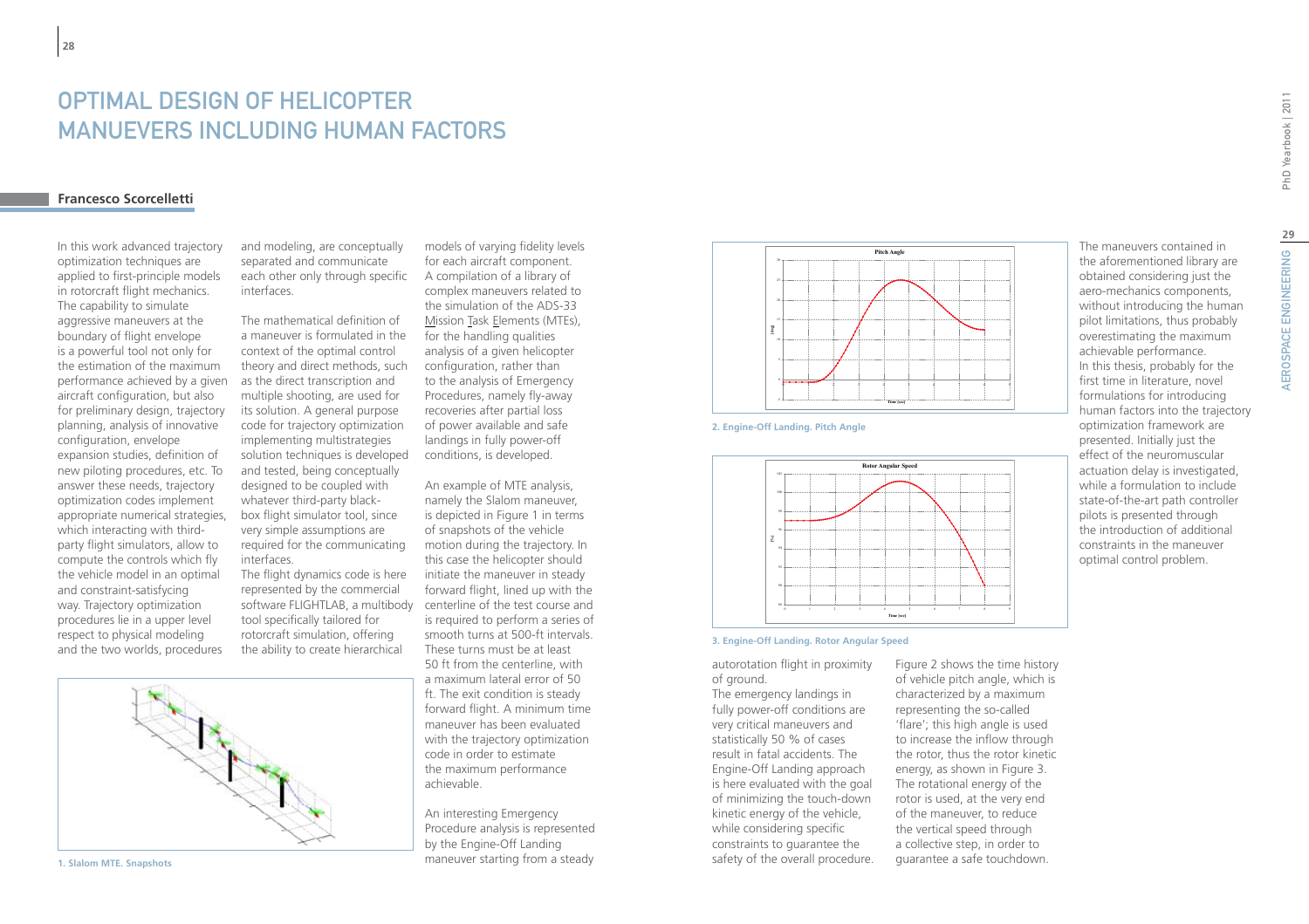# Distributed control of multi-agent SYSTEMS ON A G

### **Stefania Tonetti**

In numerous mission scenarios, the concept of a group of agents cooperating to achieve a determined goal is very attractive architecture is only a particular when compared with the solution of one single vehicle. In this class of systems, even if the agents are dynamically decoupled, they are coupled through the common task they have to achieve.

When the number of agents grows, centralized control is no longer feasible and distributed control techniques become attractive. Applications of coordinated control of multiple vehicles can be found in many fields, including microsatellite clusters, formation flying of unmanned aerial vehicles, air traffic control,automated highway systems and mobile robotics.

This thesis concerns distributed control of interconnected multi-agent systems with linear dynamics where the interconnection topology is modeled as a graph, in which the single agents are represented by a node, while the interaction links are the arcs. The dynamics is first considered homogeneous among the agents and then a more general scenario of non-homogeneous dynamics is studied. The contribution of this work is to show a general method to derive the transfer functions between any pair of agents, where the

interconnection topology is described by arbitrary directed graphs and the leader-follower case. The task of this dissertation is not to present a formula that simplifies the complexity of computing sensitivity matrix, but entering on an agent passes to give insight into its structure. in order to better understand the role that topology plays. Mechanisms that rule the behavior of a multi-agent system the best choice, but this is not are analyzed and intrinsic limits on the controller design due to the topology are shown. Modern control theory is studied starting from classical control theory by means of graph theory. The first part of this work explores the tradeoffs and limits of performance in feedback control of homogeneous interconnected multi-agent systems, focused on the network sensitivity functions. The sensitivity transfer functions between every pair of agents, arbitrarily connected, can be derived using a version of the Mason's Direct Rule. Explicit forms for special types of graphs allows to correlate the Laplacian are presented. An analysis of the role of cycles points out that these structures influence and limit considerably the low frequency behavior of the system. The more the cycles are equally distributed among the formation, the better performance the system can achieve, but they are always

worse than the single agent case. Our analysis demonstrates that the presence of cycles in the interaction topology degenerates the system's performances. If there are cycles in the graph, the disturbance through its neighbors and comes back making more difficult to attenuate it. So a leaderfollower topology seems to be entirely true. If the graph is not strongly connected, the network sensitivity transfer matrix is not full. There is no disturbance propagation between two agents, but the multi-agent system is blind to commands entering some agents. Even if the presence of cycles appears to be bad, they are needed to keep the formation strongly connected and to ensure complete observability of the system. The networked version of Bode's integral formula is also proved, showing that it still holds for multi-agent systems. The framework developed eigenvalues to structural properties of the underlying graph. The practical feasibility and the advantages of a distributed

control strategy is then shown for a linear end-fire antenna array formation with unmanned aerial vehicles. The antenna array design is given and each

vehicle's position is controlled using a feedback law with the input consisting of the vehicle's individual state plus any available states of the neighbors. An improvement in antenna array directivity can be achieved applying a station keeping distributed control, instead of a decentralized one, to formation of quadrocopters. Starting from results obtained on limits in performance for multi-agent systems, different interconnection topologies are studied and the ETH Zurich Flying Machine Arena (FMA) is used as a test case. We propose a simplified method to evaluate array performance that well predicts the formation behavior even in presence of uncorrelated disturbances like wind gusts. ensures the higher directivity, we can in general conclude that a complete graph topology is suggested if the elements forming the antenna array are limited to a small number, while a decentralized control is indicated for a high number of agents. In the middle the choice has to be led by tradeoff between loss in directivity caused by decentralized control and communication and computational effort needed from the distributed strategy. The second part of the thesis explores stability and performance of non-

Even if distributed control always disturbance rejection. If an agent homogeneous systems, extending results obtained for homogeneous systems. A class of multi-agent systems is presented for which a separation principle is possible, in order to relate formation stability to interaction topology. Cycles and paths are still involved in the network sensitivity functions, but if the agent dynamics are different, topology is not the only player in determining system's performance. The low frequency behavior is also influenced by zero frequency gain and poles at the origin of the open loop transfer function of each agent. If every single agent has the same number of poles, the larger the low frequency gain, the better the formation has a higher number of poles with respect to the others, it will behave like a single agent in the formation. There are fundamental limitations to what can be achieved by distributed control of nonhomogeneous systems. If the behavior of one agent improves, the behavior of the others get worse. Control design is a redistribution of disturbances at low frequency among agents.